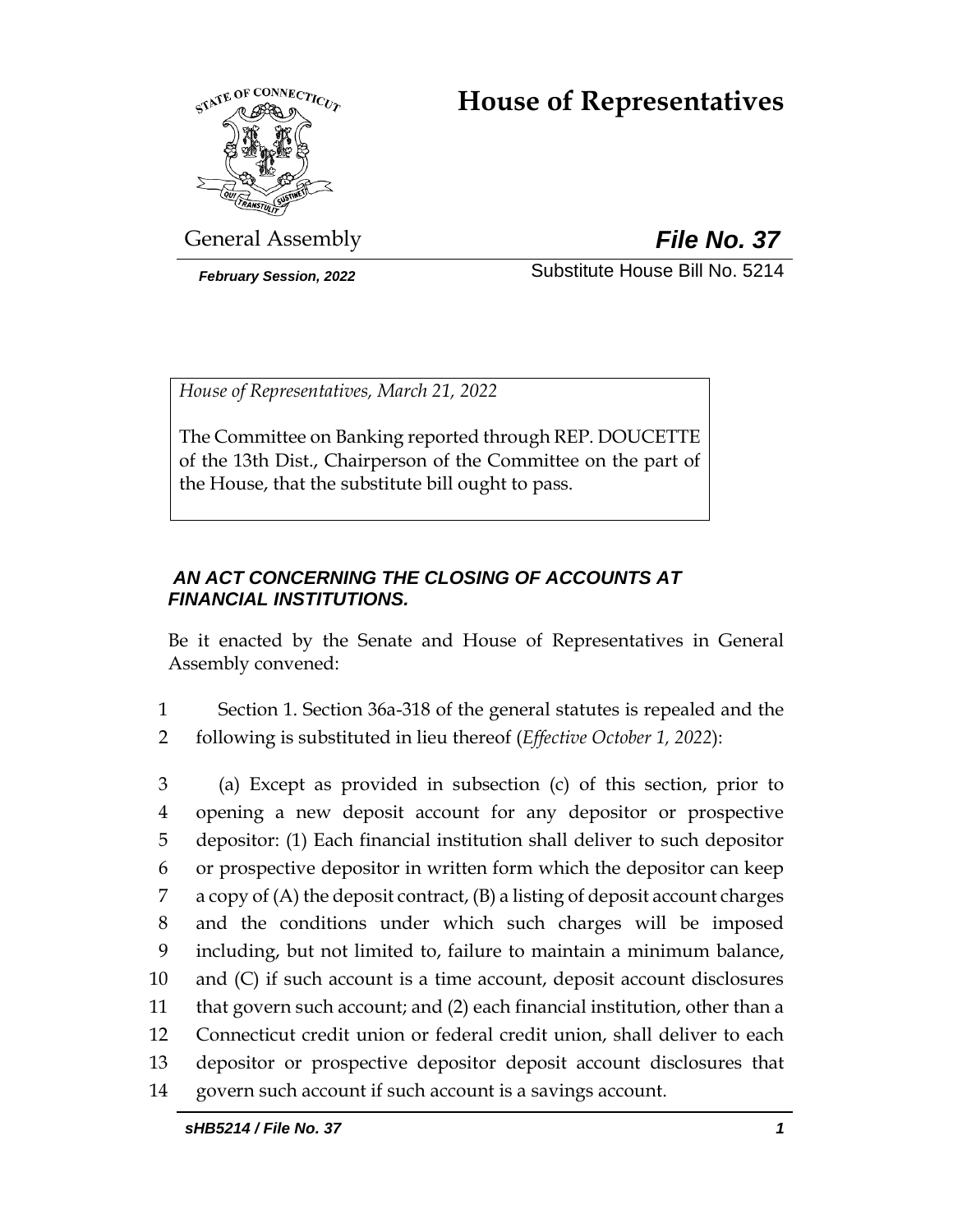(b) The deposit account disclosures and listing of deposit account charges may be contained in more than one document and may be combined with disclosures, fees and contract terms for other accounts as long as the deposit account disclosures and deposit account charges are disclosed clearly and conspicuously and it is clear which deposit account disclosures and deposit account charges are applicable to the types of deposit accounts maintained by the depositor.

 (c) If all or any part of a maturing or otherwise expiring time account is automatically deposited by renewal, roll-over or otherwise in a new deposit account within thirty days after expiration, the provisions of subsection (a) of this section shall not apply to such new account, except that if the annual percentage yield on such new account is lower than the annual percentage yield on the expiring account, and the maturing time account has a term to maturity of longer than thirty-one days, the financial institution shall deliver to the depositor the notice as required by this subsection. Such notice shall be delivered at least thirty calendar days before the maturity of the existing time account. Alternatively, such notice may be delivered at least twenty calendar days before the end of the grace period on the existing account, provided a grace period of at least five calendar days is allowed. For purposes of this subsection, a grace period means a period following the maturity of an automatically renewing time account during which the depositor may withdraw funds without being assessed a penalty. The notice shall recite the deposit account disclosures and deposit account charges, including the conditions under which such charges will be imposed, applicable to the new account, along with the date the existing account matures and the new maturity date if the account is renewed; provided if the interest rate and annual percentage yield that will be paid for the new account are unknown when the notice is provided, the notice shall state that those rates have not yet been determined, the date when they will be determined and a telephone number the depositor may call to obtain the interest rate and the annual percentage yield that will be paid for the new account. Notwithstanding any provisions of the general statutes to the contrary, if the term to maturity of the maturing time account is one year or less but longer than thirty-one days, the notice is not required to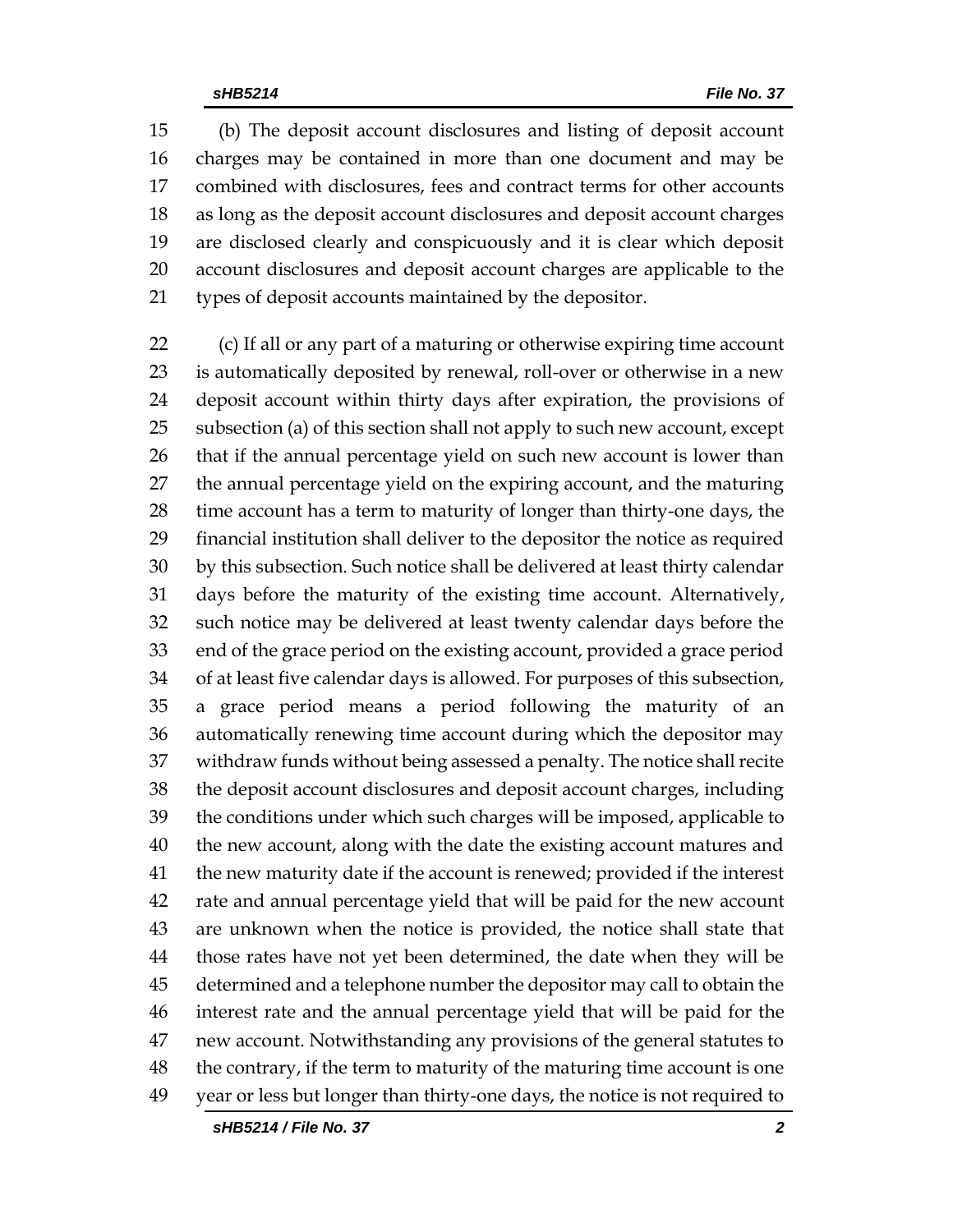contain the information recited in this subsection other than (1) the date the existing account matures and the new maturity date if the account is renewed; (2) the interest rate and the annual percentage yield if they are known, or if the rates have not yet been determined, the date they will be determined and a telephone number the depositor may call to obtain the interest rate and the annual percentage yield that will be paid for the new account; and (3) any difference in the terms of the new account compared to the deposit account disclosures and deposit account charges governing the existing account.

 (d) Except for deposit accounts for which a financial institution sends periodic statements, each financial institution that has a policy of imposing dormancy fees in connection with inactive deposit accounts shall, not less than fifteen days prior to the date the institution may impose a dormancy fee, mail a notice to the depositor. The notice shall be printed in capital letters in no less than twelve-point boldface type and shall state that the account will become inactive and that a dormancy fee may be imposed by the financial institution as a result of such inactivity. Such notice shall be mailed to the last-known mailing address maintained by the institution for the deposit account.

 (e) (1) Except as provided in subdivision (2) of this subsection, each financial institution, upon the closing of a deposit account, shall, not later than five business days after closing the deposit account, (A) mail a written notice setting forth the reason for closing the deposit account to the depositor at the address the financial institution has on record for the depositor, and (B) if the depositor consented to the delivery of correspondence from the financial institution by electronic mail, send a notice by electronic mail setting forth the reason for closing the deposit account to the depositor at the electronic mail address the financial institution has on record for the depositor.

 (2) If a deposit account is closed as the result of a request or 80 investigation by a governmental agency or law enforcement authority, 81 the notice requirements set forth in subdivision (1) of this subsection shall not apply.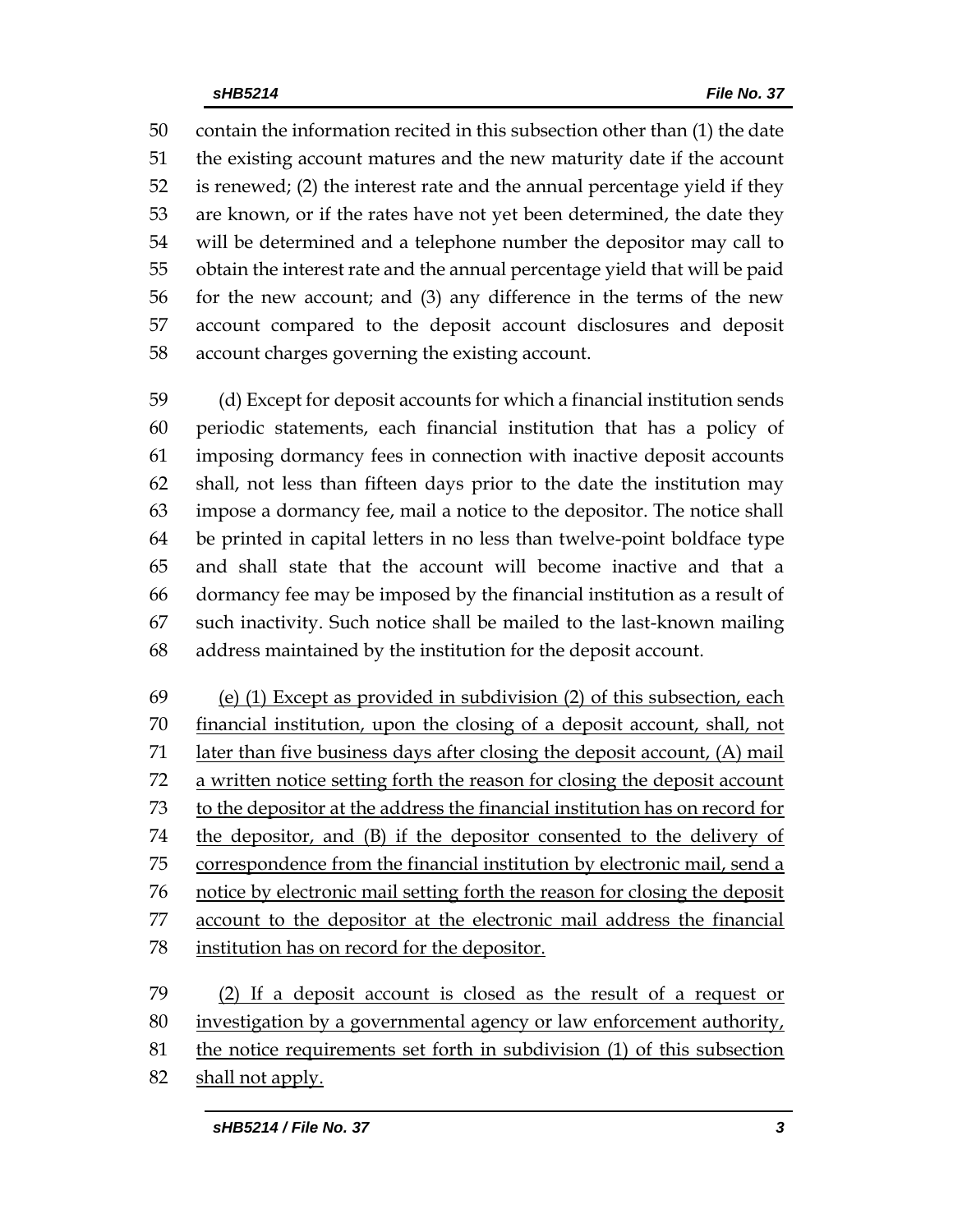This act shall take effect as follows and shall amend the following sections:

| Section 1 | October 1, 2022 | 36a-318 |
|-----------|-----------------|---------|
|           |                 |         |

*BA Joint Favorable Subst.*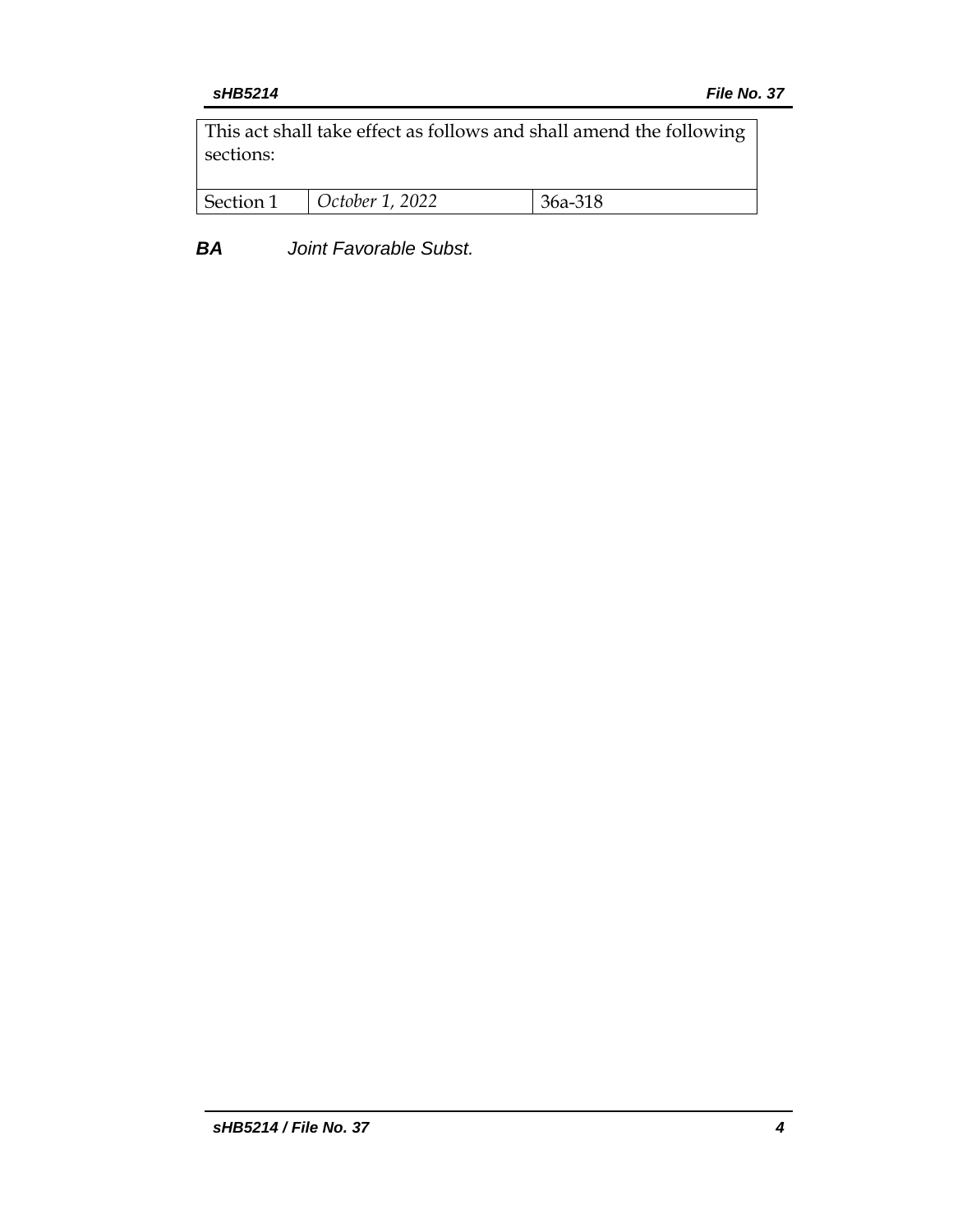*The following Fiscal Impact Statement and Bill Analysis are prepared for the benefit of the members of the General Assembly, solely for purposes of information, summarization and explanation and do not represent the intent of the General Assembly or either chamber thereof for any purpose. In general, fiscal impacts are based upon a variety of informational sources, including the analyst's professional knowledge. Whenever applicable, agency data is consulted as part of the analysis, however final products do not necessarily reflect an assessment from any specific department.*

#### *OFA Fiscal Note*

*State Impact:* None

*Municipal Impact:* None

#### *Explanation*

The bill, which requires financial institutions to provide notice and reason to the account holder upon closure of a deposit account, results in no fiscal impact to the state or municipalities.

*The Out Years*

*State Impact:* None

*Municipal Impact:* None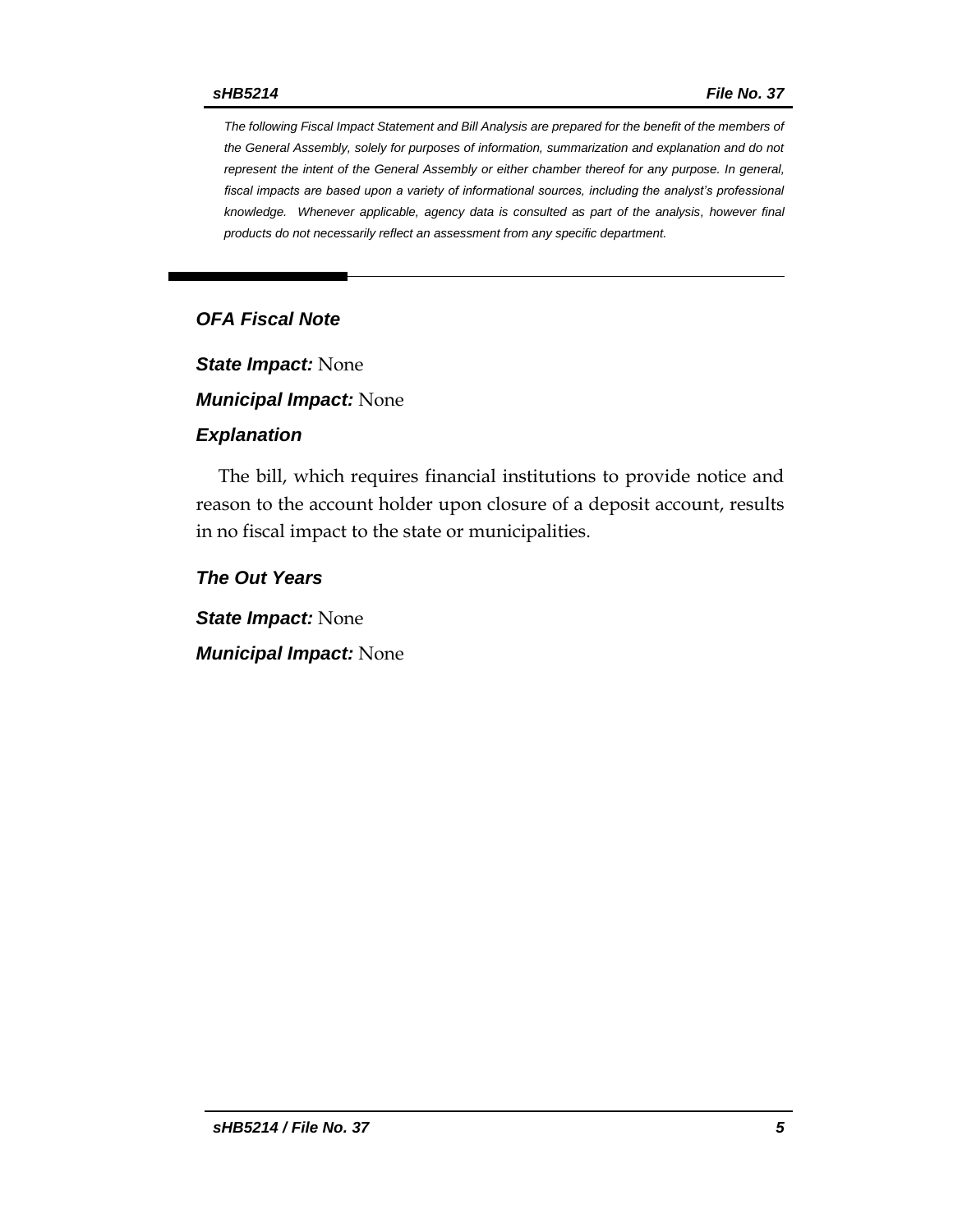#### **OLR Bill Analysis sHB 5214**

#### *AN ACT CONCERNING THE CLOSING OF ACCOUNTS AT FINANCIAL INSTITUTIONS.*

#### **SUMMARY**

This bill requires financial institutions, when closing a deposit account (e.g., a personal checking or savings account), to notify the account holder of why the account is being closed.

Specifically, financial institutions must, within five business days after closing an account, (1) mail the depositor, to the address on record, a written notice explaining the reason the account was closed and (2) if the depositor has consented to electronic correspondence (i.e., electronic statements), send the notice electronically to the email address on record. The bill's notice requirement does not apply to account closures resulting from government or law enforcement agency requests or investigations.

Under existing law and the bill, a "deposit account" is any account into which deposits can be made that is held by a natural person; it excludes a general or limited partnership account or sole proprietorship business account. Although the bill applies broadly to "financial institutions," which are Connecticut or federal banks or credit unions, federal law generally preempts the application of state banking laws to federally-chartered financial institutions. As a result, the bill may be enforceable only with respect to Connecticut-chartered banks and credit unions (see BACKGROUND).

EFFECTIVE DATE: October 1, 2022

## **BACKGROUND** *National Bank Act Preemption*